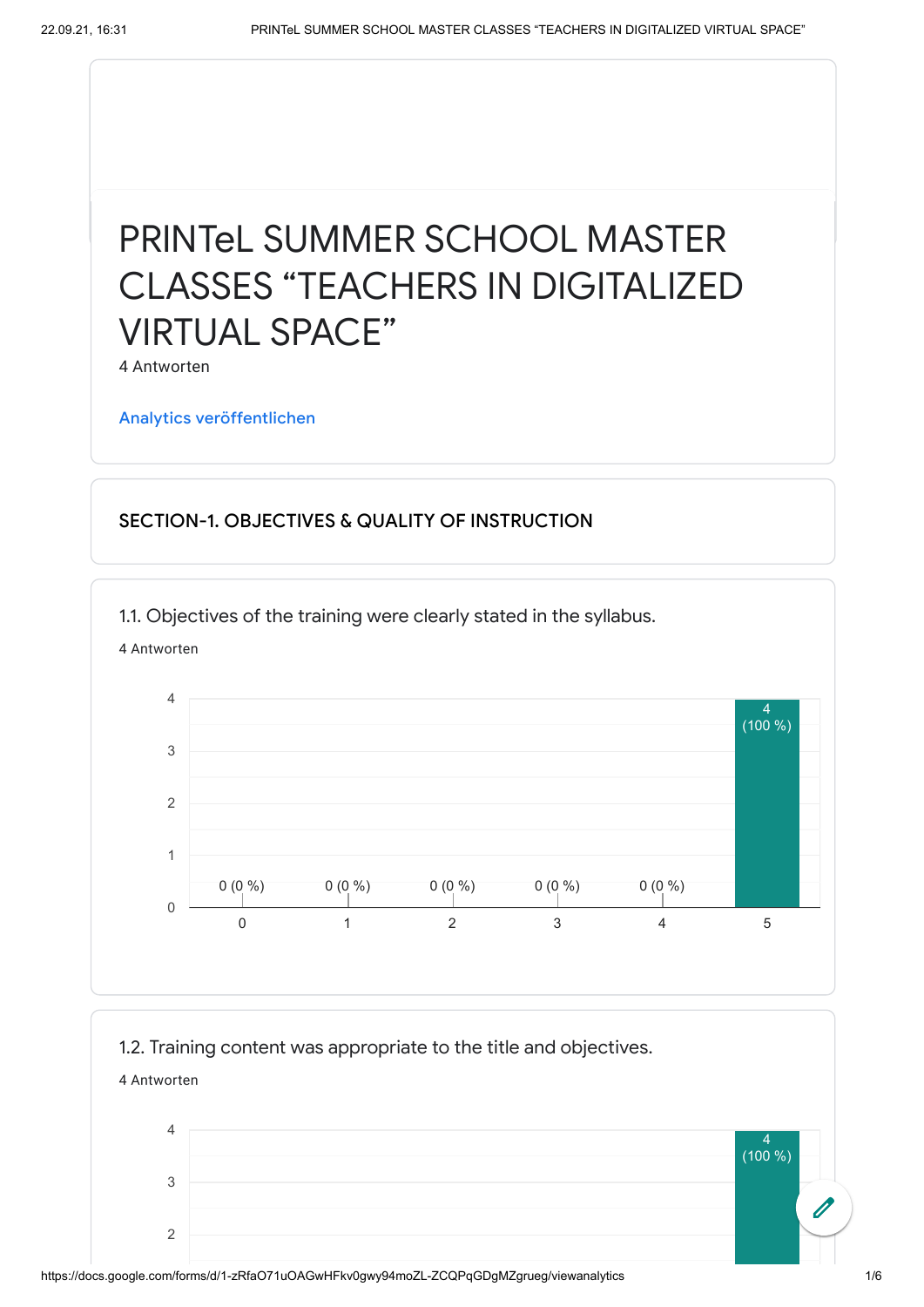



1.4. I acquired new skills on the usage of online teaching tools and methods.

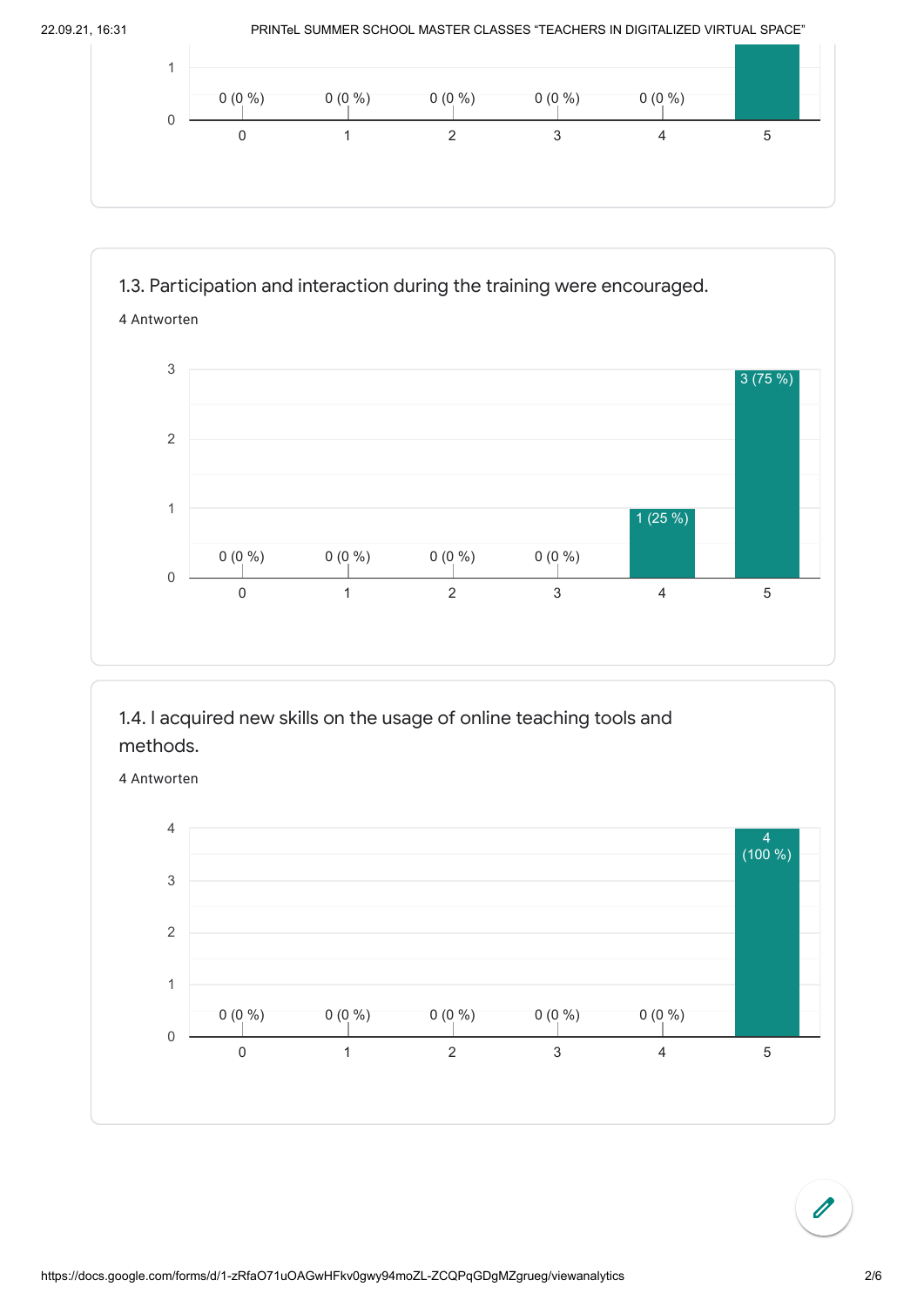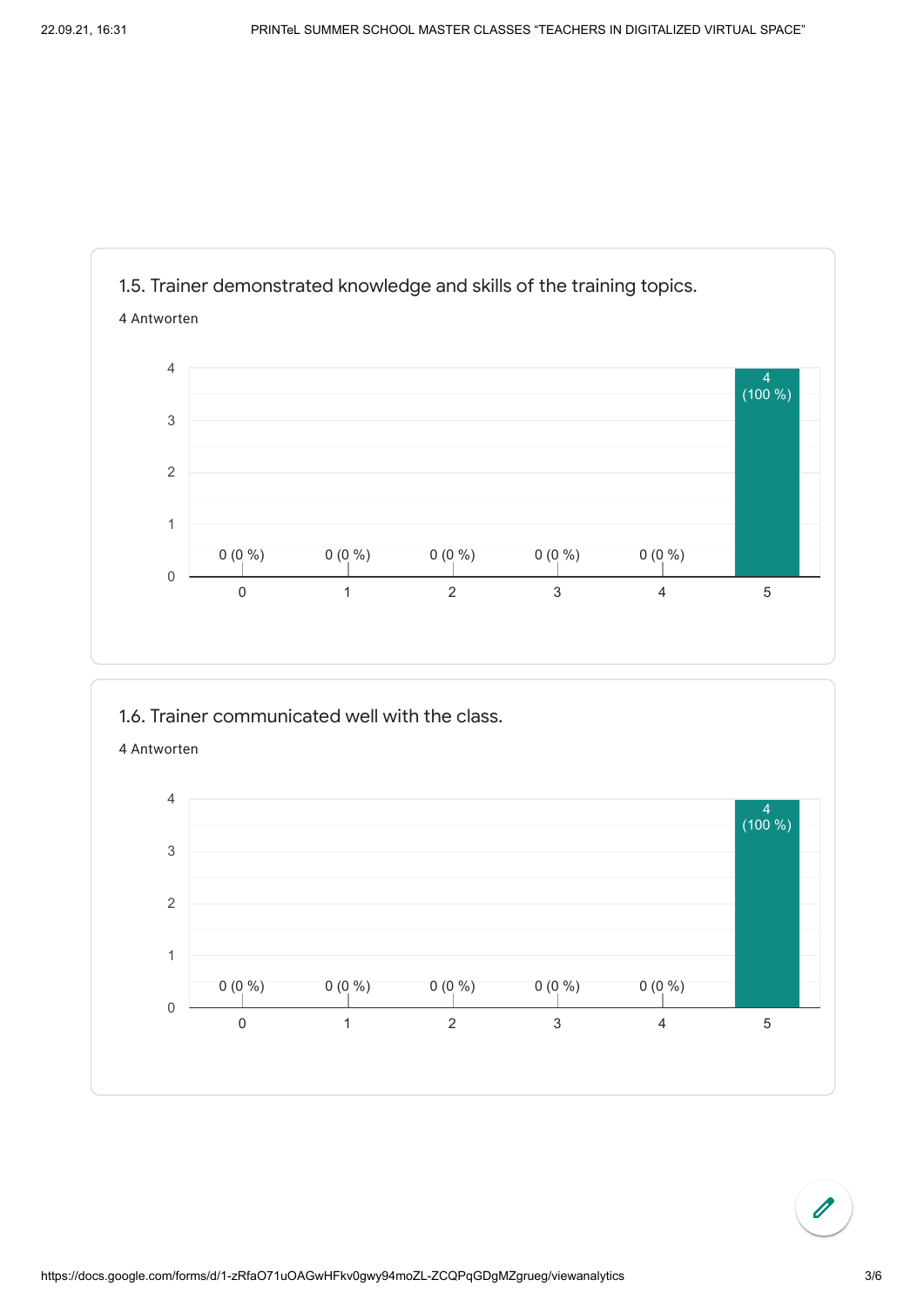

1.8. The online tools and technologies used during the training are accessible and applicable for my future teaching practice.

4 Antworten



## SECTION-2. SATISFACTION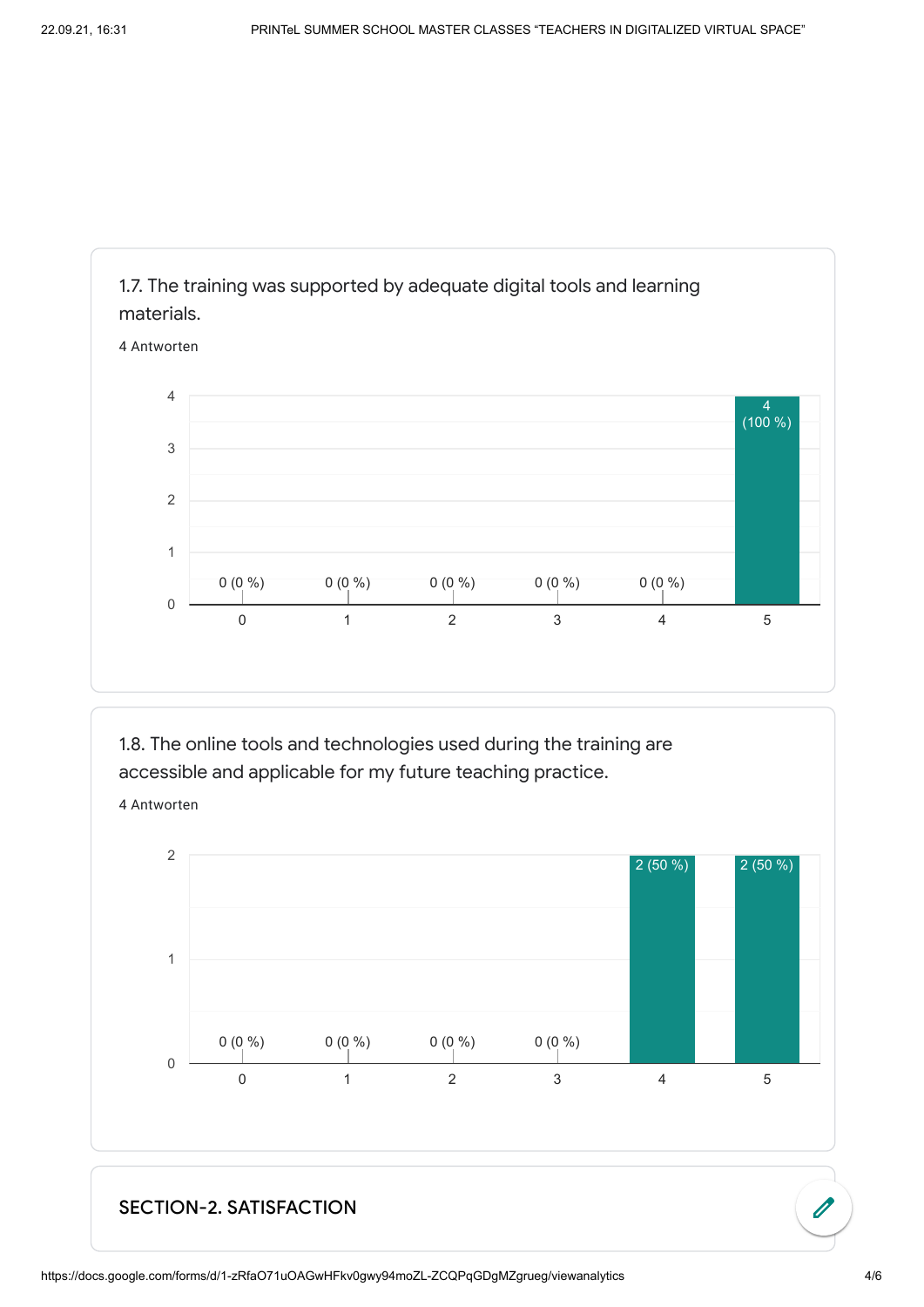